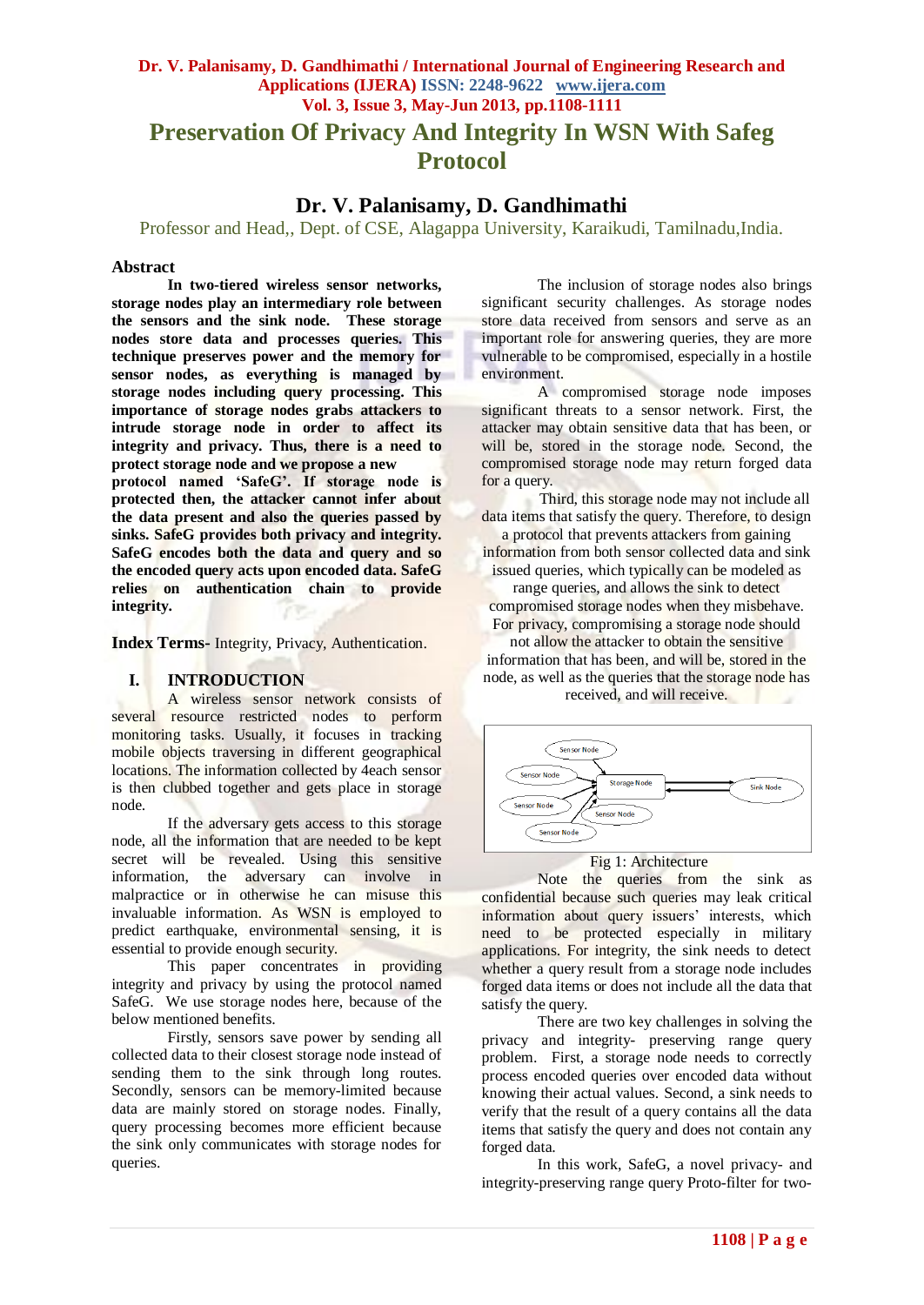tiered sensor networks. To preserve privacy, SafeG uses a novel technique to encode both data and queries such that a storage node can correctly process encoded queries over encoded data without knowing their actual values.

In order to provide integrity, we present a scheme that complements existing key distribution schemes for WSNs and protects the communication within a WSN against an attacker who tries to manipulate messages in the network.

This scheme relies on symmetric cryptography by taking the restrictions of sensor nodes into account. It abstains from using public key cryptography or a complete infrastructure of mutually shared symmetric keys and does not require a base station. Nevertheless it allows for reliable communication among any pair of nodes. This scheme is known as canwas. The main objective of this work is to develop a secure and efficient query processing and to achieve data, query privacy and integrity.

## **II. RELATED WORK**

Privacy and integrity-preserving range queries in WSNs have drawn people's attention recently [1], [2], [3]. Sheng and Li proposed a scheme to preserve the privacy and integrity of range queries in sensor networks [1].

This scheme uses the bucket-partitioning idea proposed by Hacigumus et al. in [4] for database privacy. The basic idea is to divide the domain of data values into multiple buckets, the size of which is computed based on the distribution of data values and the location of sensors. In each timeslot, a sensor collects data items from the environment, places them into buckets, encrypts them together in each bucket, and then sends each encrypted bucket along with its bucket ID to a nearby storage node.

For each bucket that has no data items, the sensor sends an encoding number, which can be used by the sink to verify that the bucket is empty, to a nearby storage node. When the sink wants to perform a range query, it finds the smallest set of bucket IDs that contains the range in the query, then sends the set as the query to storage nodes. Upon receiving the bucket IDs, the storage node returns the corresponding encrypted data in all those buckets. The sink can then decrypt the encrypted buckets and verify the integrity using encoding numbers.

The S&L scheme only considered onedimensional data in [1], and it can be extended to handle multidimensional data by dividing the domain of each dimension into multiple buckets. The S&L scheme has two main drawbacks inherited from the bucket-partitioning technique.

First, as pointed out in [5], the bucketpartitioning technique allows compromised storage nodes to obtain a reasonable estimation on the actual value of both data items and queries. In SafeQ, such estimations are very difficult.

Second, for multidimensional data, the power consumption of both sensors and storage nodes, as well as the space consumption of storage nodes, increases exponentially with the number of dimensions due to the exponential increase of the number of buckets.

In SafeG, power and space consumption increases linearly with the number of dimensions times the number of data items. Shi et al. proposed an optimized version of S&L's integrity preserving scheme aiming to reduce the communication cost between sensors and storage nodes [2], [3].

The basic idea of their optimization is that each sensor uses a bitmap to represent which buckets have data and broadcasts its bitmap to the nearby sensors. Each sensor attaches the bit maps received from others to its own data items and encrypts them together. The sink verifies query result integrity for a sensor by examining the bitmaps from its nearby sensors.

In our experiments, we did not choose the solutions in [2] and [3] for side-by-side comparison for two reasons. First, the techniques used in [2] and [3] are similar to the S&L scheme except the optimization for integrity verification.

The way they extend the S&L scheme to handle multi dimensional data is to divide the domain of each dimension into multiple buckets. They inherit the same weakness of allowing compromised storage nodes to estimate the values of data items and queries with the S&L scheme.

Second, their optimization technique allows a compromised sensor to easily compromise the integrity verification functionality of the network by sending falsified bit maps to sensors and storage nodes. In contrast, in S&Land our schemes a compromised sensor cannot jeopardize the querying and verification of data collected by other sensors.

## **III. PROPOSED WORK**

In Sensor Module, Sensor nodes are responsible to collect the data from environment The collected data are stored into the storage node. Sensor node has limited storage capacity.

All the sensor nodes should have capability to collect and store the data at the same time.

In Storage Node Module, Storage nodes are powerful wireless devices that are equipped with much more storage capacity and computing power than sensors. The storage node collects all data from the sensor nodes.

The storage node allows only the Authorized user to view the actual value of sensor node data. If any unauthorized user trying to view the sensor node data, sink detect misbehave of storage node and the unauthorized user can able to view the encoded data only.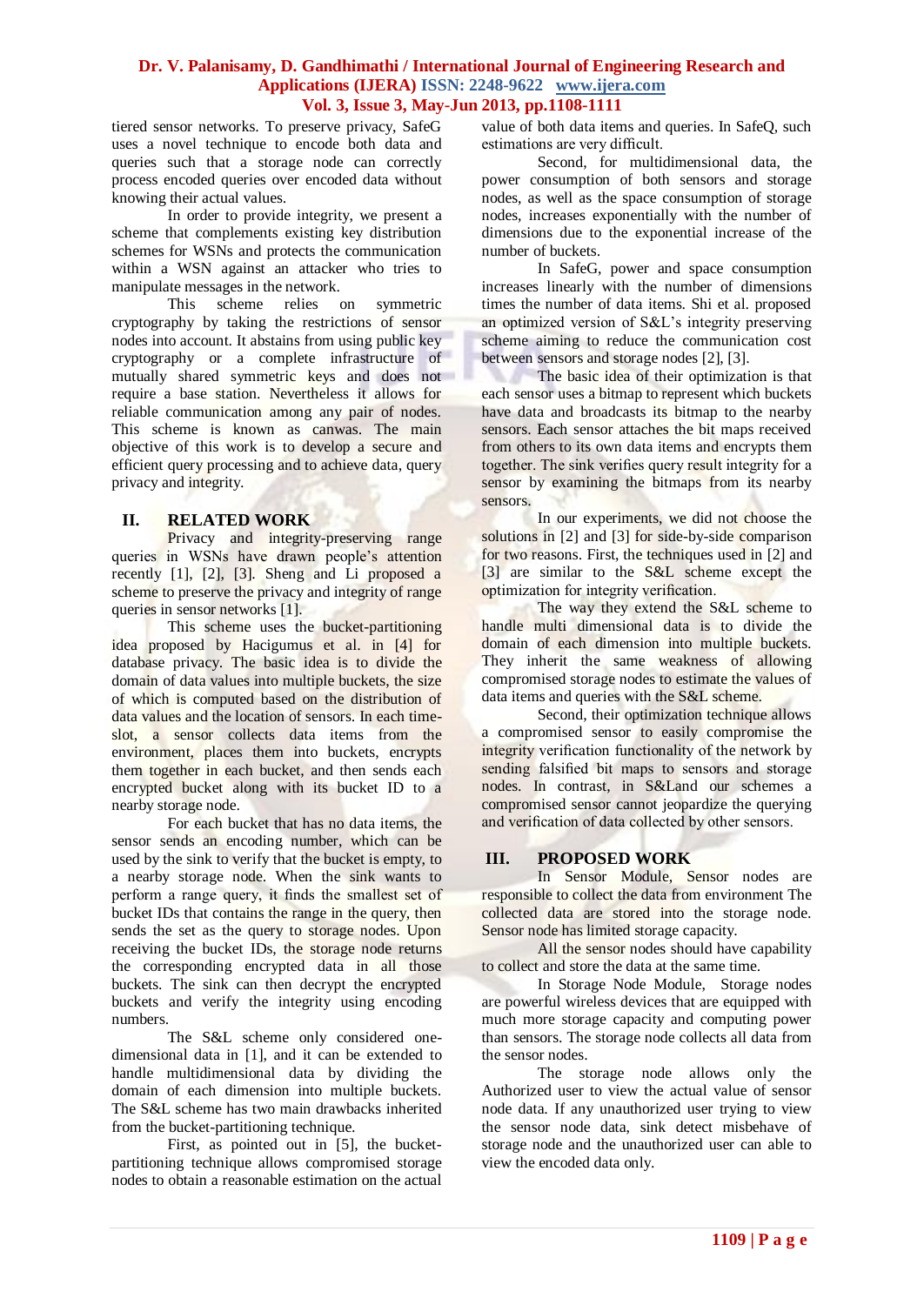In SafeG Module, SafeG is a Proto-filter that prevents attackers from gaining information from both sensor collected data and sink issued queries. SafeG also allows a sink to detect compromised storage nodes when they misbehave. To preserve privacy, SafeG uses a novel technique to encode both data and queries such that a storage node can correctly process encoded queries over encoded data without knowing their values.

The Canwas Scheme is used to preserve integrity and it consists of three phases. The task of the first phase is key pre-distribution. It is carried out before the sensor network is deployed. At the end of this phase, an arbitrarily chosen pair of nodes is (with high probability) able to establish a secret shared key (a suitable approach is described in [11]).

The second phase follows immediately after deployment, when the distribu- tion of the sensor nodes has been fixed. (We do not consider mobile nodes in this paper.) Each node establishes a separate secret shared key with each of its immediate (1-hop) and indirect (2-hop) neighbours. We assume that only such nodes can participate in this process, which also participated in the first phase.

This prevents an attacker from joining the network with his own nodes.After the second phase, there exists at least one path between any two nodes in the network (if the network is connected) with the characteristics shown in Fig 1.

Apparently, an attacker can manipulate messages on such a path if he controls two adjacent nodes. Single nodes under the attacker's control are not capable of disrupting the communication path. The third and last phase is the operational phase of the sensor network.

Nodes exchange messages with remote peers by "authenticating" them with their neighbour keys along the transmission path. This will be explained in detail below. Note that we assume a suitable routing scheme.

## **IV. Conclusion**

Thus, this work provides both privacy and integrity by using SafeG protocol. The Canvas scheme achieves data integrity at very low cost for sensor node communication. It relies on symmetric cryptographic operations and a low number of keys that have to be stored; it is therefore well-suited for resource- constrained sensor networks. We hope that it has become clear that in a large distributed system, such as a WSN, end-to-end security is not always necessary, and data integrity can be achieved with less effort. SafeG encodes both the data and query and so the encoded query acts upon encoded data. SafeG relies on authentication chain to provide integrity.

#### **REFERENCES**

[1] *F. Chen and A. X. Liu, "SafeQ: Secure and efficient query processing in sensor* 

*networks," in Proc. IEEE INFOCOM, 2010, pp. 1–9.*

- [2] *S. Ratnasamy, B. Karp, S. Shenker, D. Estrin, R. Govindan, L. Yin, and F. Yu, "Data-centric storage in sensornets with GHT, a geographic hash table," Mobile Netw. Appl., vol. 8, no. 4, pp. 427–442, 2003.*
- [3] *P. Desnoyers, D. Ganesan, H. Li, and P. Shenoy, "Presto: A predictive storagearchitectureforsensornetworks,"inP roc.HotOS,2005,p.23.*
- [4] *D. Zeinalipour-Yazti, S. Lin, V. Kalogeraki, D. Gunopulos, and W. A. Najjar, "Microhash: An efficient index structure for flash-based sensor devices," in Proc. FAST, 2005, pp. 31–44.*
- [5] *B. Sheng, Q. Li, and W. Mao, "Data storage placement in sensor net- works," in Proc. ACM MobiHoc, 2006, pp. 344–355.*
- [6] *B.Sheng,C.C.Tan,Q.Li,andW.Mao,"Anappr oximationalgorithm for data storage placement in sensor networks," in Proc. WASA, 2007, pp. 71–78.*
- [7] *B.ShengandQ.Li,"Verifiableprivacypreservingrangequeryintwo- tiered sensor networks," in Proc. IEEE INFOCOM, 2008, pp. 46–50.*
- [8] *Xbow, "Stargate gateway (spb400)," 2011 [Online]. Available: http:/[/ www.xbow.com](http://www.xbow.com/)*
- [9] *W. A. Najjar, A. Banerjee, and A. Mitra, "RISE: More powerful, en- ergy efficient, gigabyte scale storage high performance sensors," 2005 [Online]. Available: <http://www.cs.ucr.edu/~rise>*
- [10] *S. Madden, "Intel lab data," 2004 [Online]. Available: http://berkeley. intelresearch.net/labdata*
- [11] *J. Shi, R. Zhang, and Y. Zhang, "Secure range queries in tiered sensor networks," in Proc. IEEE INFOCOM, 2009, pp. 945– 953.*
- [12] *R. Zhang, J. Shi, and Y. Zhang, "Secure multidimensional range queries in sensor networks," in Proc. ACM MobiHoc, 2009, pp. 197–206.*
- [13] *H. Hacigümüş, B. Iyer, C. Li, and S. Mehrotra, "Executing SQL over encrypted data in the database-service-provider model," in Proc. ACM SIGMOD, 2002, pp. 216–227.*
- [14] *B. Hore, S. Mehrotra, and G. Tsudik, "A privacy-preserving index for range queries," in Proc. VLDB, 2004, pp. 720– 731.*
- [15] *R. Agrawal, J. Kiernan, R. Srikant, and Y. Xu, "Order preserving encryption for numeric data," in Proc. ACM SIGMOD, 2004, pp. 563–574.*